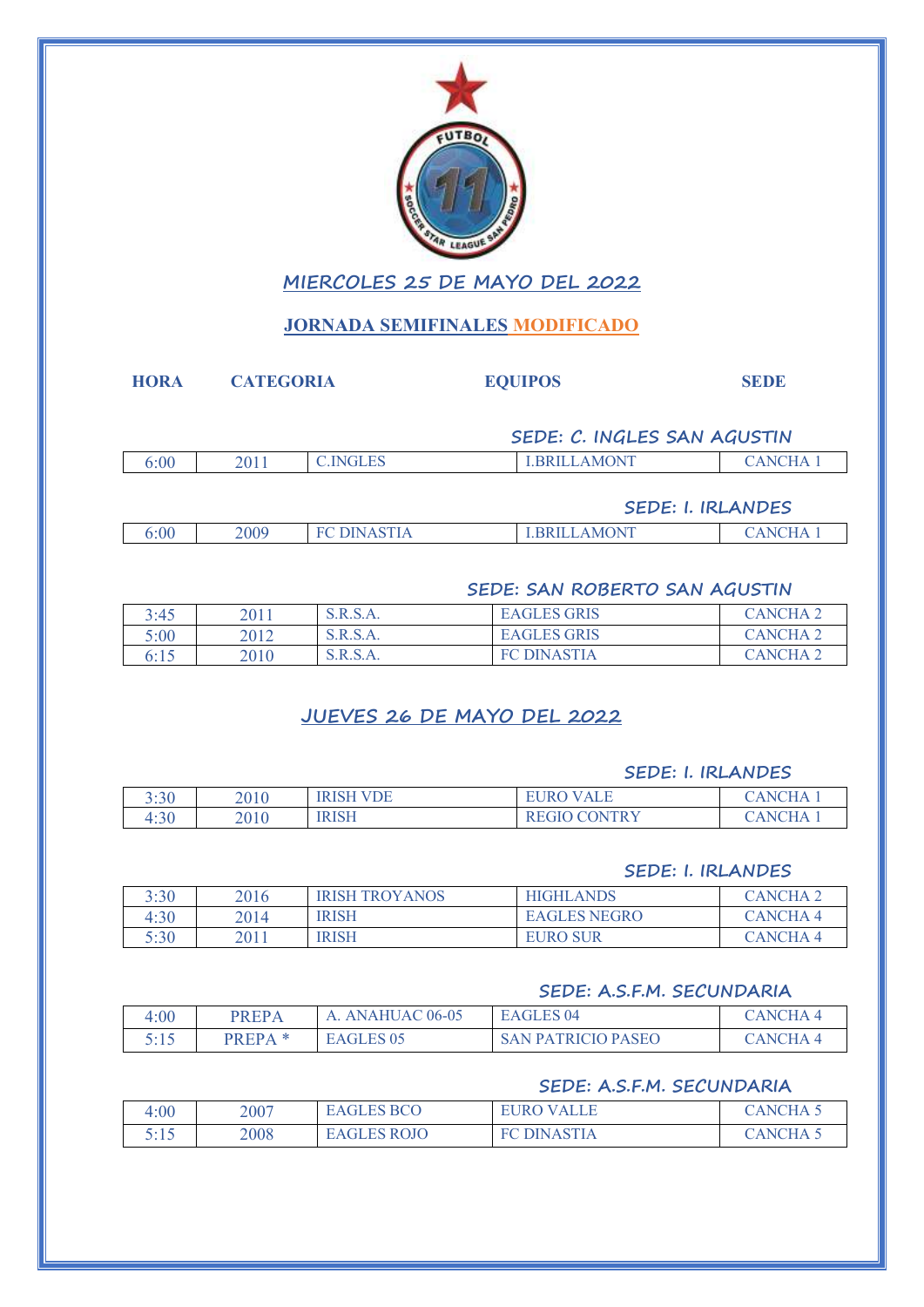

#### **HORA CATEGORIA EQUIPOS SEDE**

**SEDE: I. KILIMANJARO**

| 5:00 | 2012<br>2013 | LIMANJARO        | 'S BCO             | $\Gamma$ $\rm{H \, \Delta}$<br>NH |
|------|--------------|------------------|--------------------|-----------------------------------|
| 6:00 | 2011         | <b>LIMANJARO</b> | <b>ALLE</b><br>±R€ | $\Gamma$ li $\Lambda$<br>. NP     |

**SEDE: I. LATIN**

| <b>NAS</b><br>$\Omega$<br>າ∩1≏<br>7 N.I.S<br>. н<br>1.JV<br>◡⊥∠<br>_____<br>____ |  |  |  |
|----------------------------------------------------------------------------------|--|--|--|
|                                                                                  |  |  |  |

#### **SEDE: C. INGLES ENCINO**

| 5:30 | 2009 | <b>C.INGLES</b> | ) CONTRY<br>ALUIU V          | 'H A<br>4 N.I |
|------|------|-----------------|------------------------------|---------------|
| 6:30 | 2010 | <b>C.INGLES</b> | <b>GRIS</b><br><b>EAGLES</b> | ٦HΔ<br>ANI N  |

## **VIERNES 27 DE MAYO DEL 2022**

### **SEDE: I. IRLANDES**

| 5:30 | 2007 | <b>ANDES</b>   | `ARINA<br>- SANTA CAT.<br>A.I.M. | $\tau$ HA<br>AN(      |
|------|------|----------------|----------------------------------|-----------------------|
| 6:30 | 2013 | <b>DRAGONS</b> | OTE<br>M<br>$V \Delta I$         | $\Delta$ NOH $\Delta$ |

## **SABADO 28 DE MAYO DEL 2022**

### **SEDE: C. INGLES ENCINO**

| 9:00  | 2007 | <b>C.INGLES</b>  | S.R.V.A.         | <b>CANCHA</b>       |
|-------|------|------------------|------------------|---------------------|
| 10:15 |      |                  |                  | <b>CANCHA</b>       |
| 11:30 | 2012 | A.I.M. VALLE OTE | <b>C.INGLES</b>  | CANCHA <sub>1</sub> |
| 12:30 | 2016 | <b>C.INGLES</b>  | A.I.M. VALLE OTE | <b>CANCHA</b>       |

## **SEDE: SAN ROBERTO SAN AGUSTIN**

| :00   | 2007 |          | OЈС                 |                                         |
|-------|------|----------|---------------------|-----------------------------------------|
| 10:15 | 2008 | D.K.D.A. | <b>INGLES</b><br>◡… | $\overline{CHA}$<br>$\Delta$ N $\alpha$ |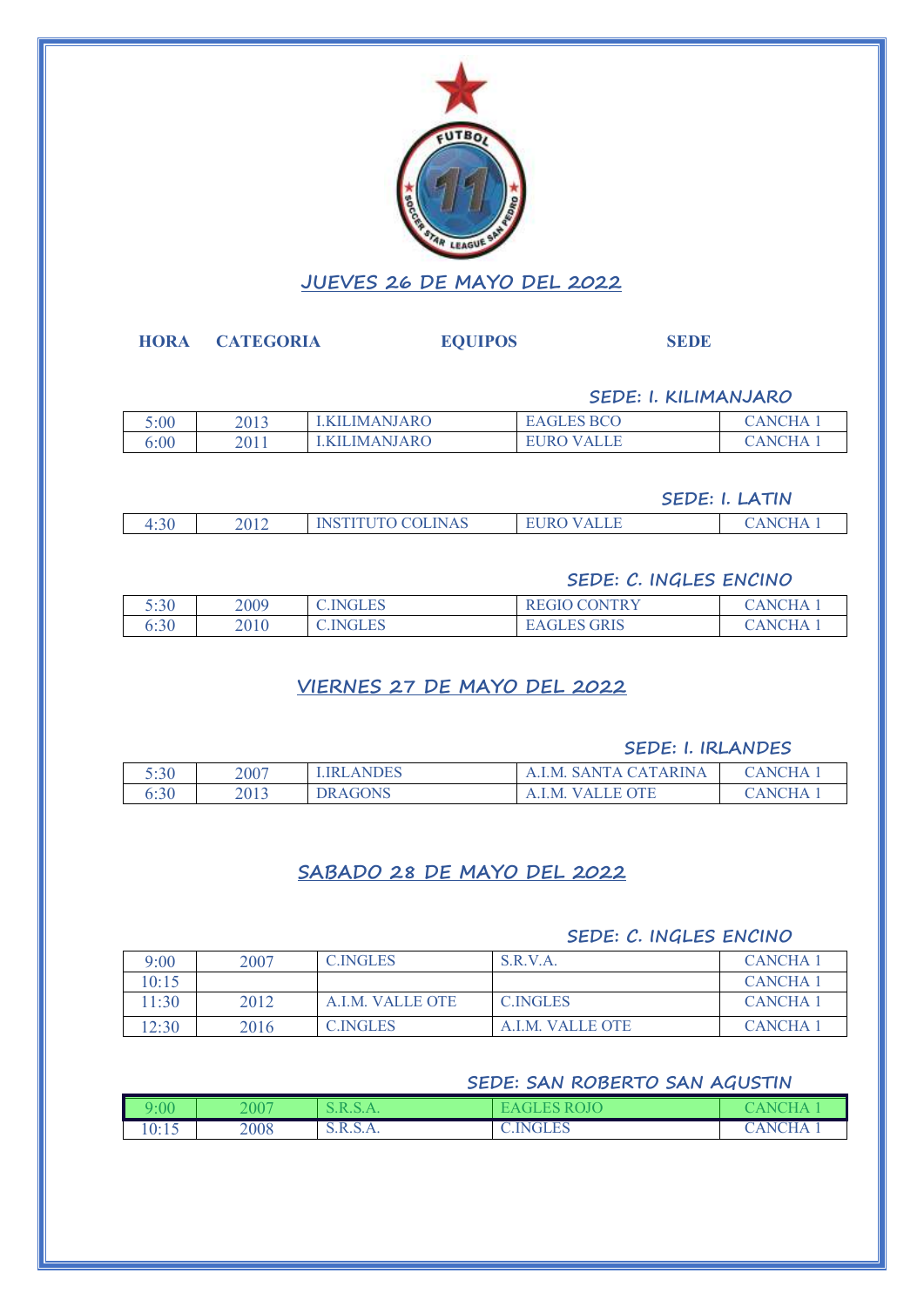

#### **HORA CATEGORIA EQUIPOS SEDE**

### **SEDE: HIMALAYA**

| 3:30             | 2014 | <b>HIMALAYA</b> | RAYADOS VALLE OTE   | <b>CANCHA 1</b>     |
|------------------|------|-----------------|---------------------|---------------------|
| 1.30             | 2010 | <b>HIMALAYA</b> | EAGLES ROIO         | CANCHA <sup>-</sup> |
| 5.30             | 2012 | <b>HIMALAYA</b> | EAGLES              | CANCHA <sup>-</sup> |
| .30 <sub>1</sub> | 201. | HIMAL AYA       | <b>EAGLES NEGRO</b> | CANCHA <b>E</b>     |

#### **SEDE: I. IRLANDES**

| 5:30 | 2015 | <b>ANDS</b><br><b>HIGHL</b> | <b>EURO VALLE</b>              | $\mathcal{L}$ HA<br>$\Delta$ N $\alpha$ |
|------|------|-----------------------------|--------------------------------|-----------------------------------------|
| 6:30 | 2009 | EURO-<br><b>ALLE</b>        | $\Lambda$ V $\Lambda$<br>HIMAI | 'ANCHA                                  |

#### **SEDE: S.R.S.A**

| 4:30 | 2009 | <b>IRISH VDE</b>         | S.R.S.A.           | <b>CANCHA</b> |
|------|------|--------------------------|--------------------|---------------|
| 5:30 |      |                          |                    |               |
| 6:30 | 2012 | <b>FC DALLAS BARRIAL</b> | <b>FC DINASTIA</b> | <b>CANCHA</b> |

## **MARTES 31 DE MAYO DEL 2022**

### **SEDE: A.S.F.M. SECUNDARIA**

| 1:00       | 2009  | EAGLES BCO  | FC DALLAS APODACA    | CANCHA 4 |
|------------|-------|-------------|----------------------|----------|
| $5:00^{-}$ | 2006  | EAGLES ROIO | A I M SANTA CATARINA | CANCHA 4 |
| 00         | PREPA | EAGLES 03   | FC DALLAS APODACA    | CANCHA 4 |

#### **SEDE: I. LATIN**

| 6:00 | 2010 | . .<br>ℶ<br>____ |  |
|------|------|------------------|--|
|      |      |                  |  |

#### **SEDE: HIMALAYA**

| 3:30 | 2015 | <b>HIMALAYA</b> | <b>IRISH VDE</b>       | CANCHA 1      |
|------|------|-----------------|------------------------|---------------|
| 4.30 | 2016 | <b>HIMALAYA</b> | <b>IRISH VIKINGOS</b>  | <b>CANCHA</b> |
| 5:30 | 2007 | <b>HIMALAYA</b> | <b>FC DINASTIA</b>     | <b>CANCHA</b> |
| 6:30 | 2013 | <b>HIMALAYA</b> | <b>RAYADOS CUMBRES</b> | <b>CANCHA</b> |